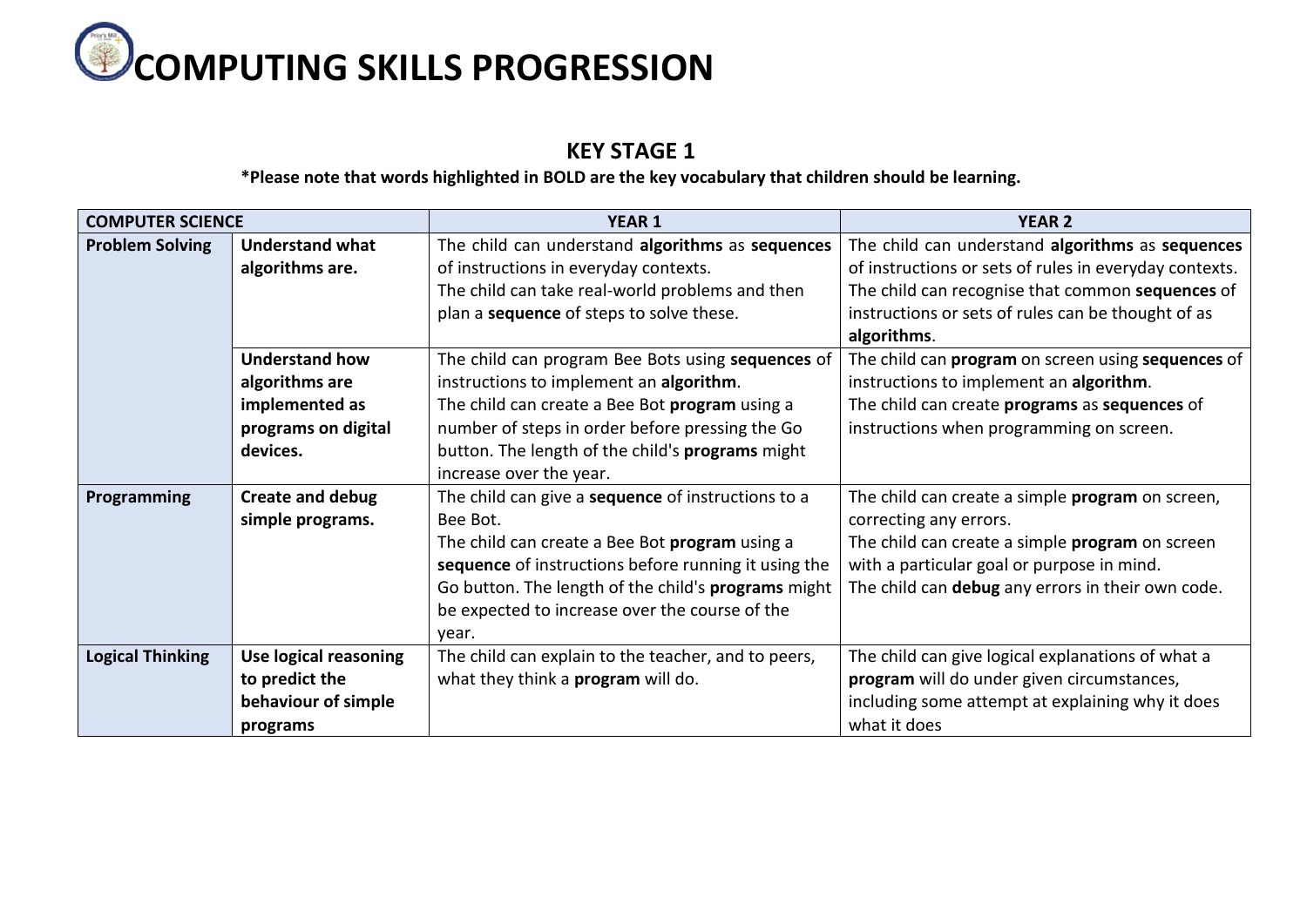| <b>INFORMATION TECHNOLOGY</b> |                        | <b>YEAR 1</b>                                        | <b>YEAR 2</b>                                        |
|-------------------------------|------------------------|------------------------------------------------------|------------------------------------------------------|
| <b>Creating Content</b>       | Use technology         | The child can use digital technology to store and    | The child can store, organise and retrieve content   |
|                               | purposefully to        | retrieve content.                                    | on digital devices for a given purpose.              |
|                               | organise, store and    | The child can use a range of digital technologies to | With a given purpose, the child can use a range of   |
|                               | retrieve digital       | store and access digital content. These might        | digital technologies to retrieve, organise and store |
|                               | content.               | include laptop computers, tablets, smartphones,      | digital content. Technologies will typically include |
|                               |                        | digital cameras, video cameras and audio recorders   | laptop computers, tablets and smartphones with       |
|                               |                        |                                                      | access to the internet, but the child might also be  |
|                               |                        |                                                      | expected to use digital cameras, video cameras and   |
|                               |                        |                                                      | audio recorders                                      |
|                               |                        | The child can create original content using digital  | The child can create and edit original content for a |
|                               | Use technology         | technology.                                          | given purpose using digital technology.              |
|                               | purposefully to create | The child can create their own original digital      | The child can create and edit their own original     |
|                               | and manipulate digital | content using a range of technologies. These might   | digital content using a range of technologies.       |
|                               | content.               | include laptop computers, tablets, smartphones,      | Content-creation technology might include laptop     |
|                               |                        | digital cameras, video cameras and audio recorders.  | computers, tablets, smartphones with network         |
|                               |                        |                                                      | connections, digital cameras, video cameras and      |
|                               |                        |                                                      | audio recorders, although editing is likely to take  |
|                               |                        |                                                      | place on laptops or tablets.                         |

| <b>DIGITAL LITERACY</b> |            |                                                 | <b>YEAR 1</b>                                                                                                                                                   | <b>YEAR 2</b>                                                                                                                                                                                                                                                                                                                                                                                                                                                                |
|-------------------------|------------|-------------------------------------------------|-----------------------------------------------------------------------------------------------------------------------------------------------------------------|------------------------------------------------------------------------------------------------------------------------------------------------------------------------------------------------------------------------------------------------------------------------------------------------------------------------------------------------------------------------------------------------------------------------------------------------------------------------------|
|                         | E - Safety | Use technology safely<br>and respectfully.      | The child can keep themselves safe while using<br>digital technology.<br>The child can understand that they need to keep<br>safe when using digital technology. | The child can keep safe and show respect to<br>others while using digital technology.<br>The child should know that they need to keep<br>themselves safe when using digital technology.<br>They should know to respect others' rights,<br>including privacy and intellectual property when<br>using computers, so should not look at someone<br>else's work or copy it without permission and<br>acknowledgement. They should observe age<br>restrictions on computer games. |
|                         |            | <b>Keeping personal</b><br>information private. | The child can understand that information on the<br>internet can be seen by others.<br>The child should be aware that information stored                        | The child can understand that they should<br>$\qquad \qquad -$<br>not share personal information online.                                                                                                                                                                                                                                                                                                                                                                     |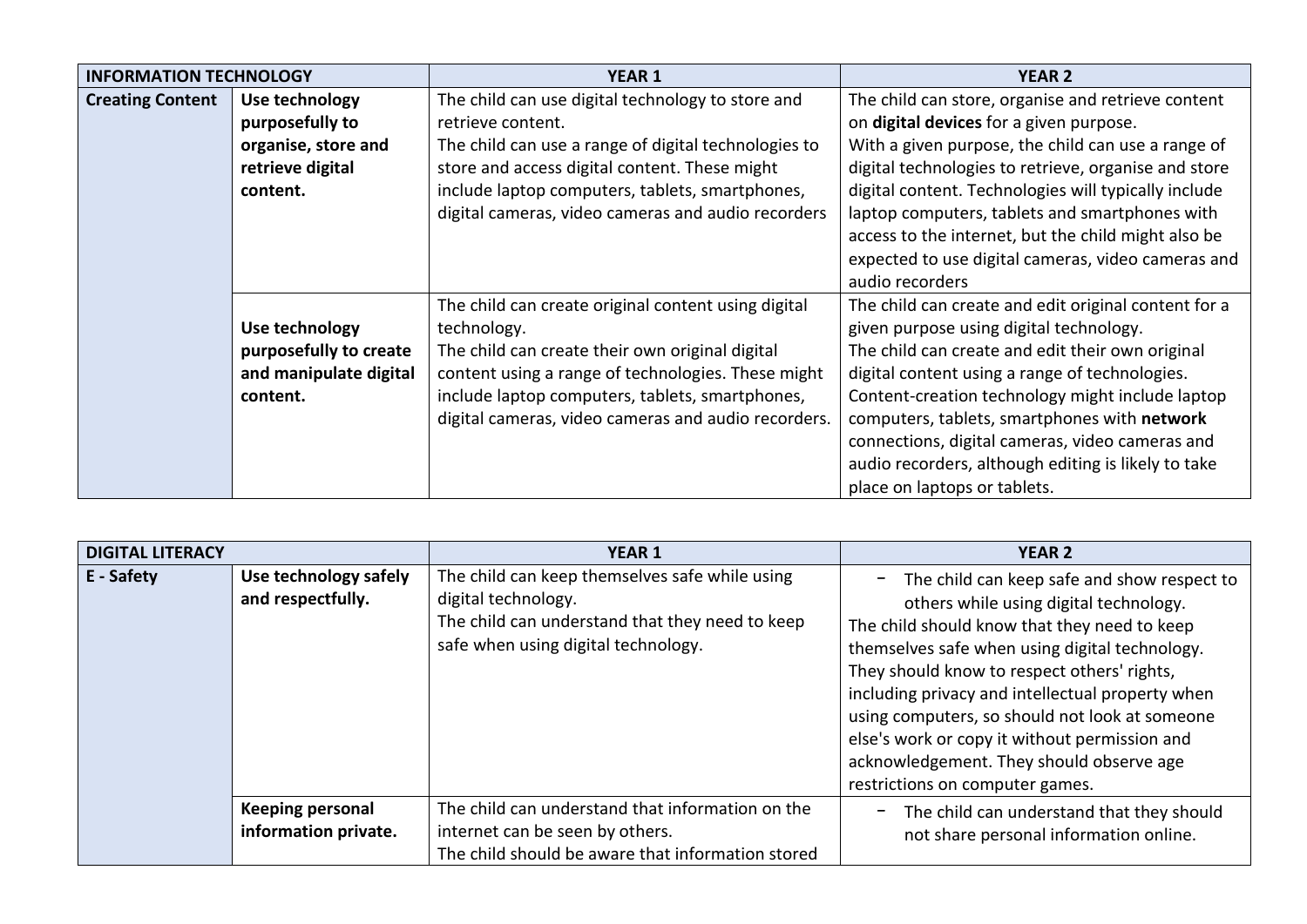|                                      |                                                                                                                                                            | on the web or transmitted via the internet is<br>available to other people.                                                                                                                                                                                                                                                                                      | The child should understand that personal<br>information should be kept private: it<br>should not be posted online to a public<br>audience and should only be shared<br>privately with those who they (or their<br>parents) would trust.<br>They should know that photos taken with<br>smartphones often contain hidden information<br>about where the photo was taken.                                                                                                                                                                                                                           |
|--------------------------------------|------------------------------------------------------------------------------------------------------------------------------------------------------------|------------------------------------------------------------------------------------------------------------------------------------------------------------------------------------------------------------------------------------------------------------------------------------------------------------------------------------------------------------------|---------------------------------------------------------------------------------------------------------------------------------------------------------------------------------------------------------------------------------------------------------------------------------------------------------------------------------------------------------------------------------------------------------------------------------------------------------------------------------------------------------------------------------------------------------------------------------------------------|
|                                      | Identify where to go<br>for help and support<br>when they have<br>concerns about<br>content or contact on<br>the internet or other<br>online technologies. | The child can understand what to do if they see<br>disturbing content online at home or at school.<br>The child should know to close the laptop lid or<br>turn the tablet over if they find content, such as<br>inappropriate images, which might disturb them or<br>other children. They should know to tell their<br>teacher or their parents if this happens. | The child can understand what to do if they have<br>concerns about content or contact online.<br>The child should know to close the laptop lid or<br>turn the tablet over if they find content, such as<br>inappropriate images, which might disturb them or<br>other children; if someone they don't trust contacts<br>them online; if someone makes inappropriate<br>contact online. They should know to tell their<br>teacher or their parents if this happens, and be<br>aware that they could talk to another trusted adult<br>or to ChildLine about this.                                   |
| <b>Using IT Beyond</b><br>the School | <b>Recognise common</b><br>uses of information<br>technology beyond<br>school.                                                                             | The child can show an awareness of how IT is used<br>for communication beyond school.<br>The child can mention some of the ways in which IT<br>is used to communicate beyond school.                                                                                                                                                                             | The child can show an awareness of how IT is used<br>for a range of purposes beyond school.<br>The child can name a number of purposes for which<br>IT is used beyond school. The child might know that<br>adults can share work and discuss ideas in online<br>communities; that photos can be taken, edited and<br>shared easily using digital technology; that the web<br>is made up of information shared by people and<br>organisations; that people use email for a range of<br>purposes and in a variety of contexts; that scientists<br>use computers when collecting and analysing data. |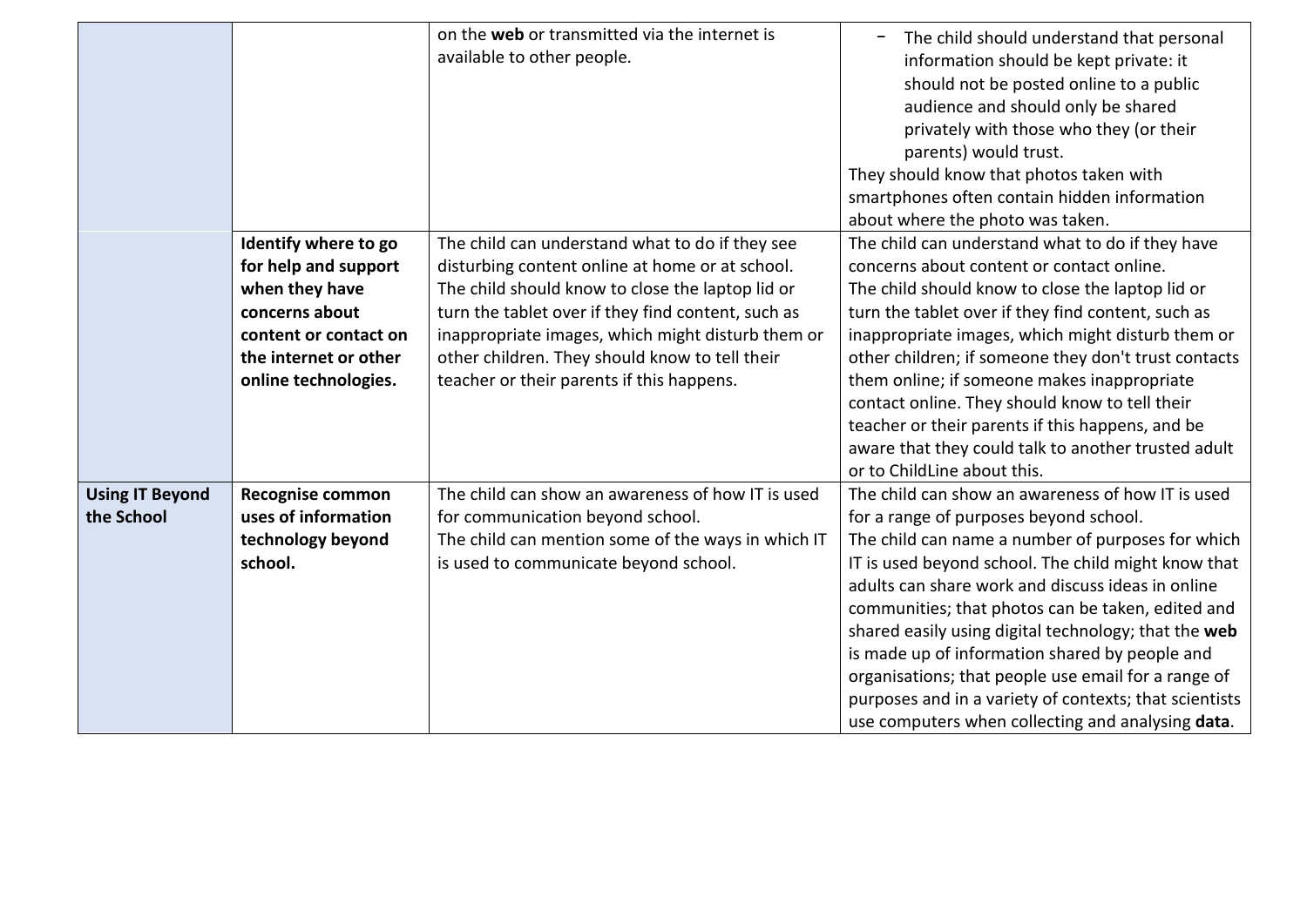## **KEY STAGE 2**

## **\*Please note that words highlighted in BOLD are the key vocabulary that children should be learning.**

| <b>COMPUTER SCIENCE</b> |                                                                           | <b>YEAR 3</b>                                                                                                                                                                                                                                                                   | <b>YEAR 4</b>                                                                                                                                                                                                                                                                              | <b>YEAR 5</b>                                                                                                                                                                                                                                                            | YEAR <sub>6</sub>                                                                                                                                                                                                                                                                                                                                                                                                           |
|-------------------------|---------------------------------------------------------------------------|---------------------------------------------------------------------------------------------------------------------------------------------------------------------------------------------------------------------------------------------------------------------------------|--------------------------------------------------------------------------------------------------------------------------------------------------------------------------------------------------------------------------------------------------------------------------------------------|--------------------------------------------------------------------------------------------------------------------------------------------------------------------------------------------------------------------------------------------------------------------------|-----------------------------------------------------------------------------------------------------------------------------------------------------------------------------------------------------------------------------------------------------------------------------------------------------------------------------------------------------------------------------------------------------------------------------|
| <b>Problem Solving</b>  | Design, write and<br>debug programs that<br>accomplish specific<br>goals. | The child can design and<br>write a program using a<br>block language, without<br>user interaction.<br>A typical program might<br>be a scripted animation<br>for a joke, part of a<br>story, or linked to<br>another area of the<br>curriculum. Programs<br>could use pre-built | The child can design and<br>write a <b>program</b> using a<br>block language to a<br>given brief, including<br>simple interaction.<br>The child can write a<br>program in Scratch (or<br>similar) in which the<br>user has to provide<br>some input, perhaps as<br>an answer to a question | The child can design,<br>write and debug a<br>program using a block<br>language based on their<br>own ideas.<br>The child can design a<br>program of their own<br>and write this in a block-<br>based language such as<br>Scratch. The child can<br>test and debug their | The child can design,<br>write and debug a<br>program using a second<br>programming language<br>based on their own<br>ideas.<br>The child can design a<br>program of their own<br>and write this in a<br>programming language<br>other than Scratch (or                                                                                                                                                                     |
|                         |                                                                           | sprites or ones designed<br>by the child.                                                                                                                                                                                                                                       | on screen, or by using<br>key presses or the<br>mouse. The program<br>could be a simple game<br>or a set of questions and<br>typed responses.                                                                                                                                              | code, explain what bugs<br>they found and how<br>they fixed them. The<br>program need not be<br>complex but it should be<br>accomplished with a<br>degree of independent<br>working.                                                                                     | whichever language has<br>formed the focus for<br>their programming in<br>other years), such as<br>TouchDevelop or App<br>Inventor. The second<br>language does not need<br>to be text based, but<br>Logo or Python could be<br>used.<br>The child can test and<br>debug their code,<br>explain what bugs they<br>found and how they<br>fixed these. The<br>program need not be<br>complex - a simple app<br>would suffice. |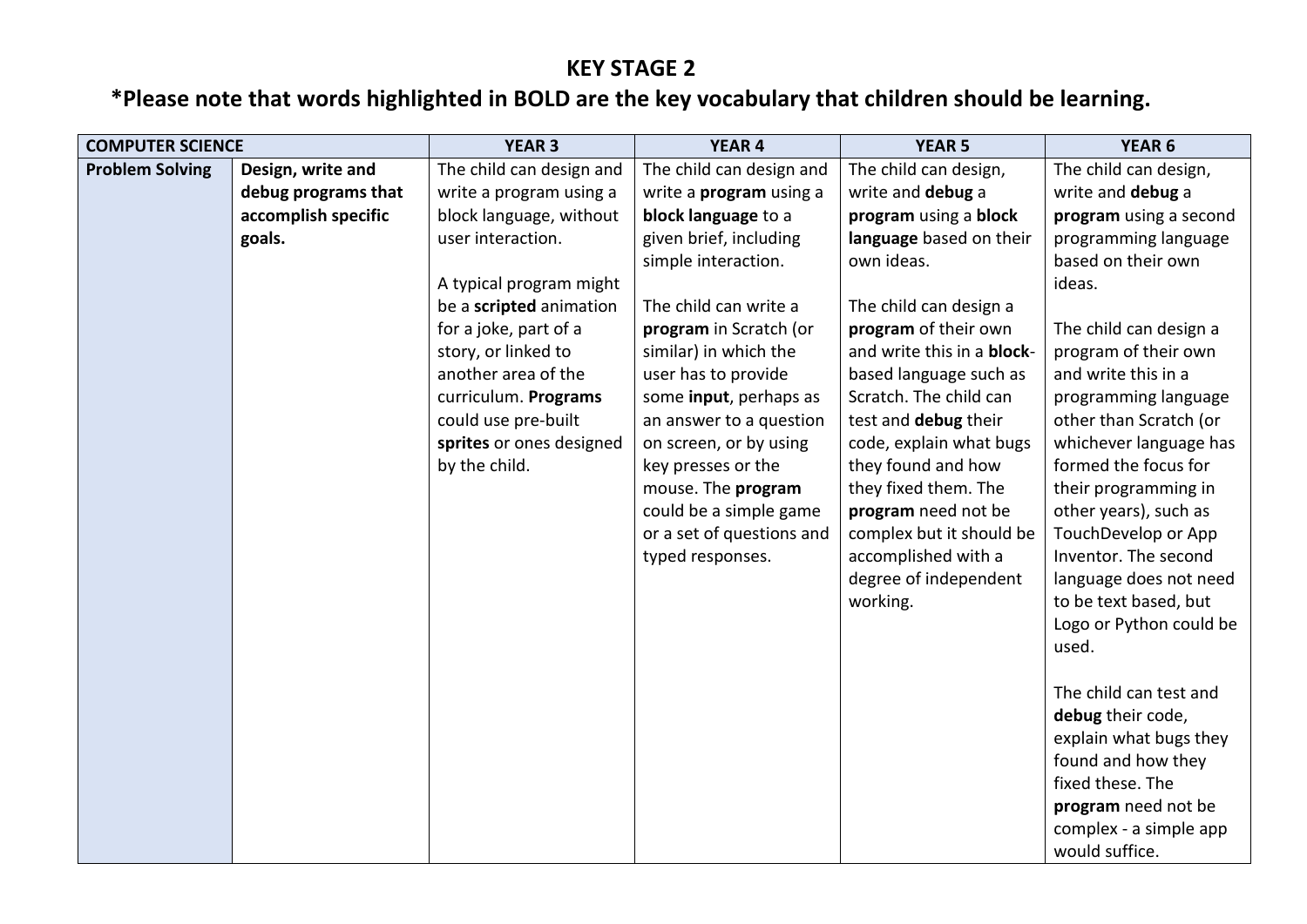| simulating physical<br>simulations of physical<br>their own simulation of<br>experiment with<br>write and debug their<br>a simple physical system<br>computer control<br>own computer control<br>systems.<br>systems on screen. |  |
|---------------------------------------------------------------------------------------------------------------------------------------------------------------------------------------------------------------------------------|--|
|                                                                                                                                                                                                                                 |  |
|                                                                                                                                                                                                                                 |  |
| applications.<br>application.<br>on screen.                                                                                                                                                                                     |  |
| The child can                                                                                                                                                                                                                   |  |
| experiment with some<br>The child can create a<br>The child can use simple<br>The child can add                                                                                                                                 |  |
| on-screen simulations<br>Scratch program to<br>computer control<br>computer control                                                                                                                                             |  |
| and/or sensors with<br>simulate a simple<br>and/or sensors to a<br>of physical systems,                                                                                                                                         |  |
| products they make in<br>perhaps linked to topics<br>physical system. This<br>smartphone app or to                                                                                                                              |  |
| from other curriculum<br>could be in the form of a<br>design and technology.<br>products they design                                                                                                                            |  |
| simple animation or an<br>and make in design and<br>areas.                                                                                                                                                                      |  |
| technology.<br>on-screen prototype for                                                                                                                                                                                          |  |
| The child can discuss<br>a product made in                                                                                                                                                                                      |  |
| what they have learned<br>design and technology.<br>The child can show                                                                                                                                                          |  |
| from using the<br>evidence of designing,                                                                                                                                                                                        |  |
| simulation.<br>writing and debugging                                                                                                                                                                                            |  |
| their program, ensuring                                                                                                                                                                                                         |  |
| that this functions                                                                                                                                                                                                             |  |
| correctly on the                                                                                                                                                                                                                |  |
| available hardware                                                                                                                                                                                                              |  |
| platform.                                                                                                                                                                                                                       |  |
| Solve problems by<br>The child can work with<br>The child can plan a<br>The child can solve<br>The child can plan a                                                                                                             |  |
| decomposing them<br>solution to a problem<br>others to plan a project.<br>problems using<br>project.                                                                                                                            |  |
| into smaller parts<br>using decomposition.<br>decomposition, tackling                                                                                                                                                           |  |
| Working with the<br>Given a particular<br>each part separately.                                                                                                                                                                 |  |
| teacher and, perhaps,<br>project, the child can<br>The child can take a<br>The child can take a                                                                                                                                 |  |
| other children, the child<br>work as part of a team<br>complex problem,<br>complex problem,                                                                                                                                     |  |
| can develop an outline<br>to plan how to<br>identify component<br>identify component<br>accomplish their goal,                                                                                                                  |  |
| plan for a project in<br>parts, use<br>parts, use<br>decomposition to break<br>decomposition to break<br>computing, involving<br>breaking the project                                                                           |  |
| down into a set of tasks.<br>this problem down and<br>multiple steps and<br>this problem down and                                                                                                                               |  |
| resources, In video<br>then plan how they can<br>then plan how they can                                                                                                                                                         |  |
| work, the plan might<br>solve the problem by<br>solve the problem by                                                                                                                                                            |  |
| include identifying a<br>working through the<br>working through the                                                                                                                                                             |  |
| subject; storyboarding<br>elements they have<br>elements they have                                                                                                                                                              |  |
| the video; sourcing<br>identified.<br>identified. they can then                                                                                                                                                                 |  |
| media; recording video;<br>use their plan to solve                                                                                                                                                                              |  |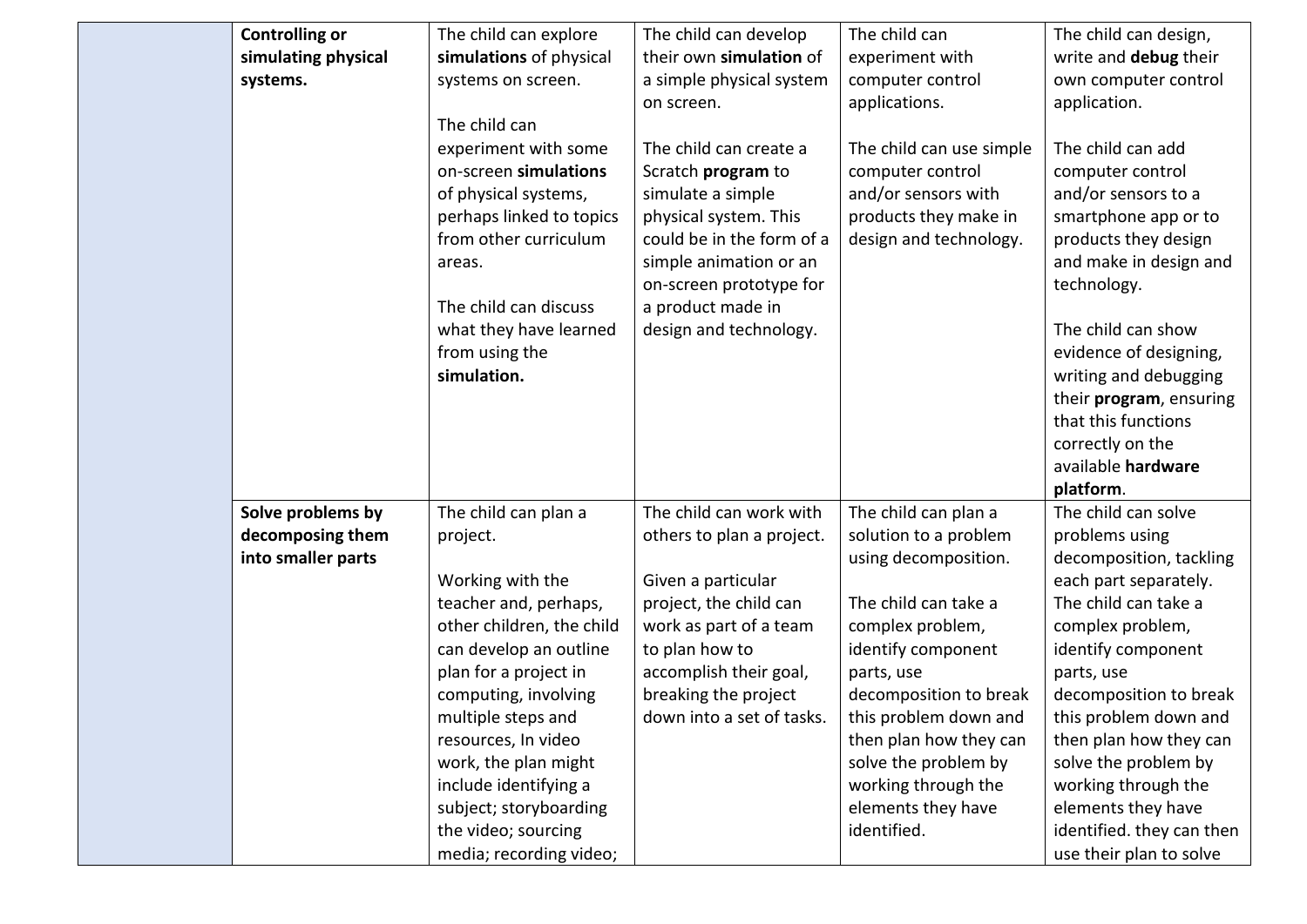|             |                          | filming; editing;         |                          |                          | the original problem.    |
|-------------|--------------------------|---------------------------|--------------------------|--------------------------|--------------------------|
|             |                          | exporting.                |                          |                          |                          |
| Programming | Use sequence,            | The child can use         | The child can use        | The child can use        | The child can use        |
|             | selection and            | sequence in programs.     | sequence and repetition  | sequence, selection and  | sequence, selection,     |
|             | repetition in programs;  |                           | in programs.             | repetition in programs.  | repetition and variables |
|             | work with variables.     | In on-screen              |                          |                          | in programs.             |
|             |                          | programming, the          | The child's program,     | The child's program,     |                          |
|             |                          | child's program should    | typically written in     | typically written in     | The child's program      |
|             |                          | include a sequence of     | Scratch, or similar,     | Scratch, or similar,     | should include           |
|             |                          | commands or blocks in     | should include           | should include           | sequences of             |
|             |                          | an appropriate order. A   | sequences of             | sequences of             | commands or blocks,      |
|             |                          | typical program could be  | commands or blocks       | commands or blocks,      | repetition, selection    |
|             |                          | a simple scripted         | and some repetition.     | some repetition and      | and variables.           |
|             |                          | animation, e.g. telling a | <b>Repetition would</b>  | selection. Repetition    | <b>Repetition might</b>  |
|             |                          | joke, a story or          | typically be for a fixed | might include exit       | include exit conditions  |
|             |                          | explaining an idea taken  | number of times, but     | conditions (e.g.         | (e.g. repeatuntil) and   |
|             |                          | from elsewhere on the     | might also include exit  | repeatuntil).            | perhaps a counter-       |
|             |                          | curriculum. The child's   | conditions.              | Selection would          | variable for iteration.  |
|             |                          | program might include     |                          | normally be of an        | Selection would          |
|             |                          | multiple sprites          |                          | ifthen or ifthenelse     | normally be of an        |
|             |                          |                           |                          | type. At this level,     | ifthen or ifthenelse     |
|             |                          |                           |                          | expect the child to be   | type. At this level,     |
|             |                          |                           |                          | able to combine          | expect the child to be   |
|             |                          |                           |                          | repetition with          | able to combine          |
|             |                          |                           |                          | selection.               | repetition with          |
|             |                          |                           |                          |                          | selection and variables. |
|             | <b>Work with various</b> | The child can write a     | The child can write a    | The child can write a    | The child can write a    |
|             | forms of input and       | program to produce        | program that accepts     | program that accepts     | program that accepts     |
|             | output                   | output on screen.         | keyboard input and       | keyboard and mouse       | inputs other than        |
|             |                          |                           | produces on-screen       | input and produces       | keyboard and mouse       |
|             |                          | The child can create a    | output.                  | output on screen and     | and produces outputs     |
|             |                          | program that produces     |                          | through speakers.        | other than screen or     |
|             |                          | output on screen, such    | In Scratch (or similar), |                          | speakers.                |
|             |                          | as moving sprites or      | the child can write a    | In Scratch (or similar), |                          |
|             |                          | displayed text, e.g. a    | program that displays a  | the child can create a   | The child could create a |
|             |                          | simple animation          | question, accepts typed  | computer game using      | smartphone app, using    |
|             |                          | program.                  | input and responds in    | the keyboard or mouse    | the touch screen and     |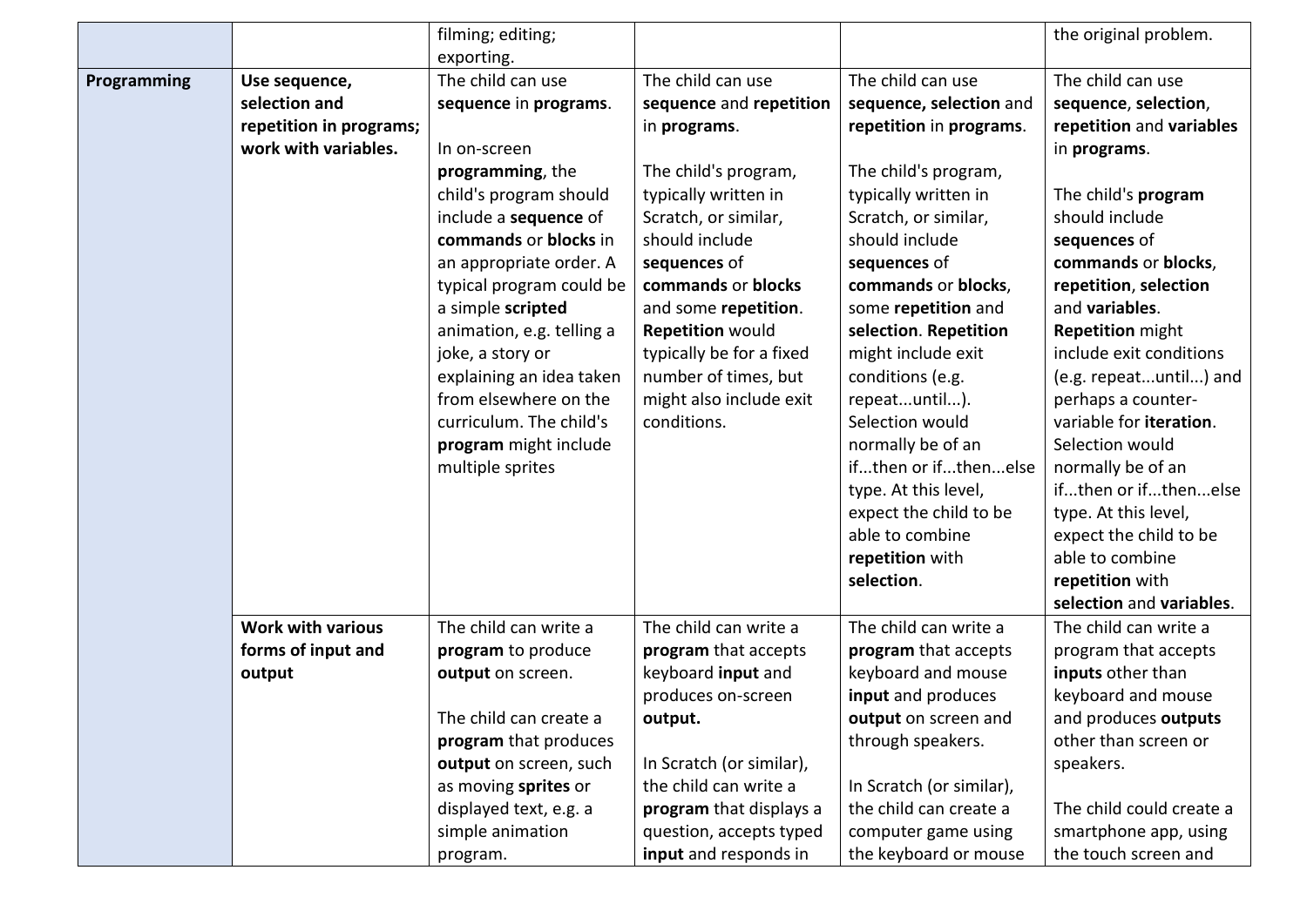|                         |                              |                           | an appropriate way to       | for <b>input</b> and the screen | the GPS sensor or          |
|-------------------------|------------------------------|---------------------------|-----------------------------|---------------------------------|----------------------------|
|                         |                              |                           | what is typed. This         | and speakers for output.        | accelerometer for input,   |
|                         |                              |                           | might be used as the        |                                 | and the screen and         |
|                         |                              |                           | basis for a dialogue        |                                 | speakers or headphones     |
|                         |                              |                           | program or a simple         |                                 | plus vibration motor or    |
|                         |                              |                           | maths game.                 |                                 | network connection for     |
|                         |                              |                           |                             |                                 | output.                    |
| <b>Logical Thinking</b> | <b>Use logical reasoning</b> | The child can explain a   | The child can explain an    | The child can explain a         | The child can give clear   |
|                         | to explain how some          | simple, sequence-based    | algorithm using             | rule-based algorithm in         | and precise logical        |
|                         | simple algorithms            | algorithm in their own    | sequence and repetition     | their own words.                | explanations of a          |
|                         | work.                        | words.                    | in their own words.         |                                 | number of algorithms.      |
|                         |                              |                           |                             | When provided with a            |                            |
|                         |                              | The child can give an     | Given an algorithm          | rule-based algorithm            | Given an algorithm, the    |
|                         |                              | explanation for a simple  | using both sequence         | (e.g. for a computer            | child can describe what    |
|                         |                              | algorithm based on a      | and repetition, the child   | game), the child should         | it does and, using logical |
|                         |                              | sequence of               | can give a coherent,        | be able to explain what         | reasoning, give precise    |
|                         |                              | instructions. The         | logically reasoned          | it does and how it              | explanations of how it     |
|                         |                              | algorithm could be one    | explanation of what it      | works, in their own             | works. Algorithms could    |
|                         |                              | of their own, or a simple | does and how it works.      | words.                          | be linked to               |
|                         |                              | one with which they       | Repetition is likely to be  |                                 | programming projects,      |
|                         |                              | have been provided. The   | 'forever' or for a set      |                                 | but might include a key    |
|                         |                              | algorithms could be       | number of times,            |                                 | algorithm such as binary   |
|                         |                              | recorded graphically,     | although end conditions     |                                 | search.                    |
|                         |                              | e.g. as a storyboard.     | (e.g. repeatuntil)          |                                 |                            |
|                         |                              |                           | could be used.              |                                 |                            |
|                         | <b>Use logical reasoning</b> | The child can use logical | The child can use logical   | The child can use logical       | The child can use logical  |
|                         | to detect and correct        | reasoning to detect       | reasoning to detect and     | reasoning to detect             | reasoning to detect and    |
|                         | errors in algorithms         | errors in programs.       | correct errors in           | errors in algorithms.           | correct errors in          |
|                         | and programs.                |                           | programs.                   |                                 | algorithms (and            |
|                         |                              | The child can give well-  |                             | When given an                   | programs).                 |
|                         |                              | thought-through           | The child can give well-    | algorithm for a                 |                            |
|                         |                              | reasons for errors they   | thought-through             | particular purpose, e.g.        | When given an              |
|                         |                              | find in programs.         | reasons for errors they     | a rule-based algorithm          | algorithm for a            |
|                         |                              | Typically, the child can  | find in <b>programs</b> and | for a computer game or          | particular purpose, e.g.   |
|                         |                              | find errors by reasoning  | explain how they have       | a sequence of steps to          | a rule-based algorithm     |
|                         |                              | logically about the       | fixed these. The child      | draw a geometric                | for a smartphone app,      |
|                         |                              | program code, but they    | can find and correct        | pattern, the child can          | the child can use logical  |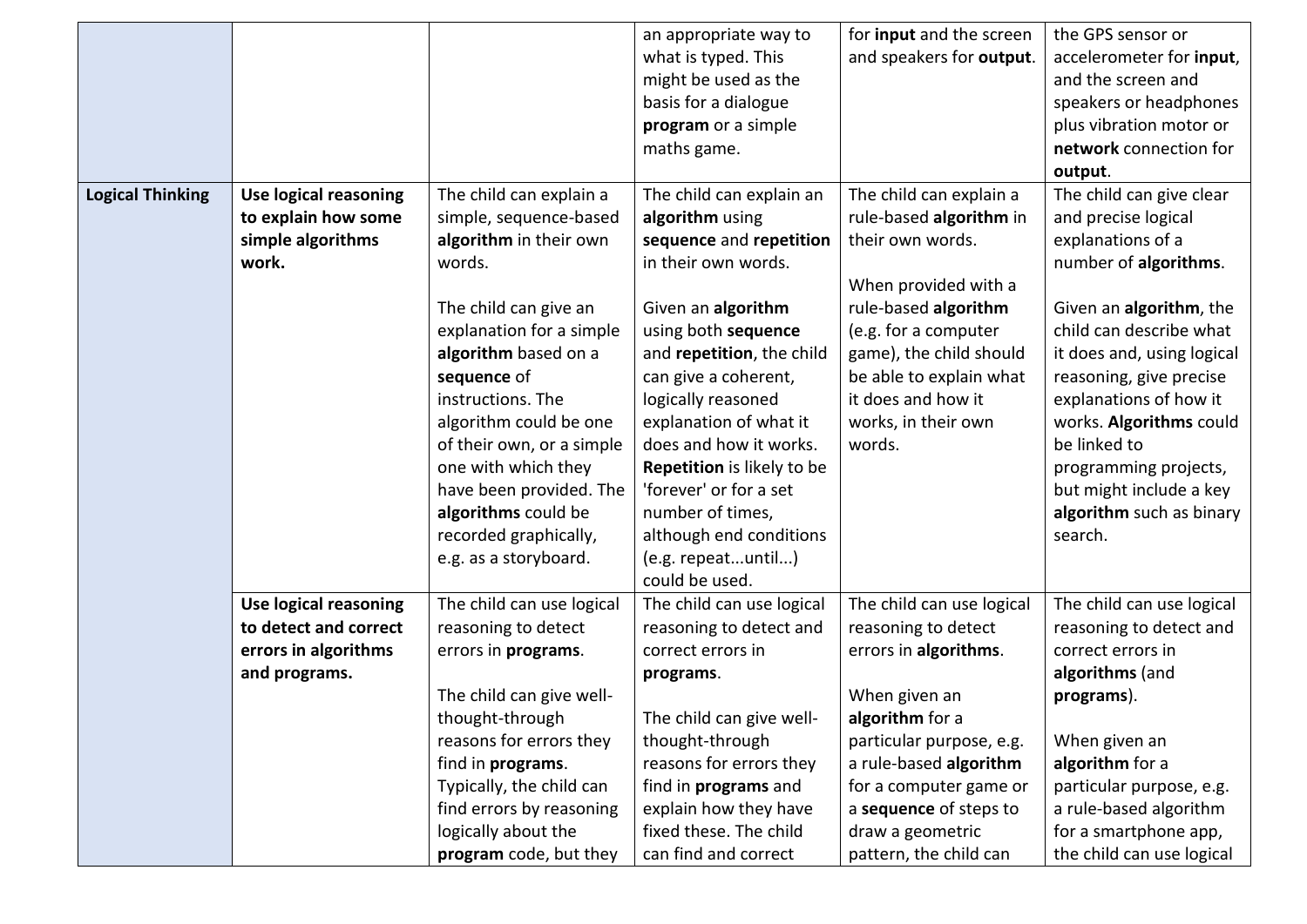|                                                                   | might also be able to<br>use logical reasoning to<br>identify errors in<br>programs when they are<br>executed. The programs<br>do not have to be<br>written originally by the<br>child.                                                                                                                                                                                | errors by reasoning<br>logically about the<br>program code; they<br>might also be able to<br>use logical reasoning to<br>identify errors in<br>programs when<br>executed and confirm<br>that they have fixed                                                                                                                                | use logical reasoning to<br>identify possible errors<br>in the algorithm,<br>explaining why they<br>believe the algorithm is<br>incorrect.                                                                                                                             | reasoning to identify<br>possible errors in the<br>algorithm, explaining<br>why they believe the<br>algorithm is incorrect.<br>The child can use logical<br>reasoning to suggest<br>possible corrections to<br>the algorithm,                                                                                                                                                                                                                                                                 |
|-------------------------------------------------------------------|------------------------------------------------------------------------------------------------------------------------------------------------------------------------------------------------------------------------------------------------------------------------------------------------------------------------------------------------------------------------|---------------------------------------------------------------------------------------------------------------------------------------------------------------------------------------------------------------------------------------------------------------------------------------------------------------------------------------------|------------------------------------------------------------------------------------------------------------------------------------------------------------------------------------------------------------------------------------------------------------------------|-----------------------------------------------------------------------------------------------------------------------------------------------------------------------------------------------------------------------------------------------------------------------------------------------------------------------------------------------------------------------------------------------------------------------------------------------------------------------------------------------|
|                                                                   |                                                                                                                                                                                                                                                                                                                                                                        | these by testing the new<br>version of their<br>program. The programs<br>do not have to be<br>written originally by the<br>child.                                                                                                                                                                                                           |                                                                                                                                                                                                                                                                        | explaining why these<br>would correct the bug<br>they identified.                                                                                                                                                                                                                                                                                                                                                                                                                             |
| <b>Understand computer</b><br>networks including the<br>internet. | The child can<br>understand that<br>computer networks<br>transmit information in<br>a digital (binary) format.<br>The child can explain<br>that any information has<br>to be converted to<br>numbers before it can<br>travel through computer<br>networks. The child<br>should understand that<br>this conversion happens<br>according to an agreed<br>system or code. | The child can<br>understand that the<br>internet transmits<br>information as packets<br>of data.<br>When working online,<br>the child can explain<br>that the information<br>they send and receive is<br>automatically broken<br>down into packets of<br>data, and that these<br>sometimes take<br>different routes across<br>the internet. | The child can<br>understand how data<br>routing works on the<br>internet.<br>The child can give a<br>coherent explanation of<br>how data packets are<br>routed from one<br>computer to another on<br>a separate network,<br>which is also connected<br>to the internet | The child can<br>understand how mobile<br>phone or other<br>networks operate.<br>The child can give an<br>explanation of how<br>mobile phone (or other)<br>networks operate: they<br>should know that<br>information is<br>transmitted digitally,<br>and have some<br>understanding of the<br>network topology<br>involved. In the case of<br>mobile phone networks,<br>the child should show<br>some understanding of<br>the interactions<br>between a phone, cell<br>transmitters/receivers |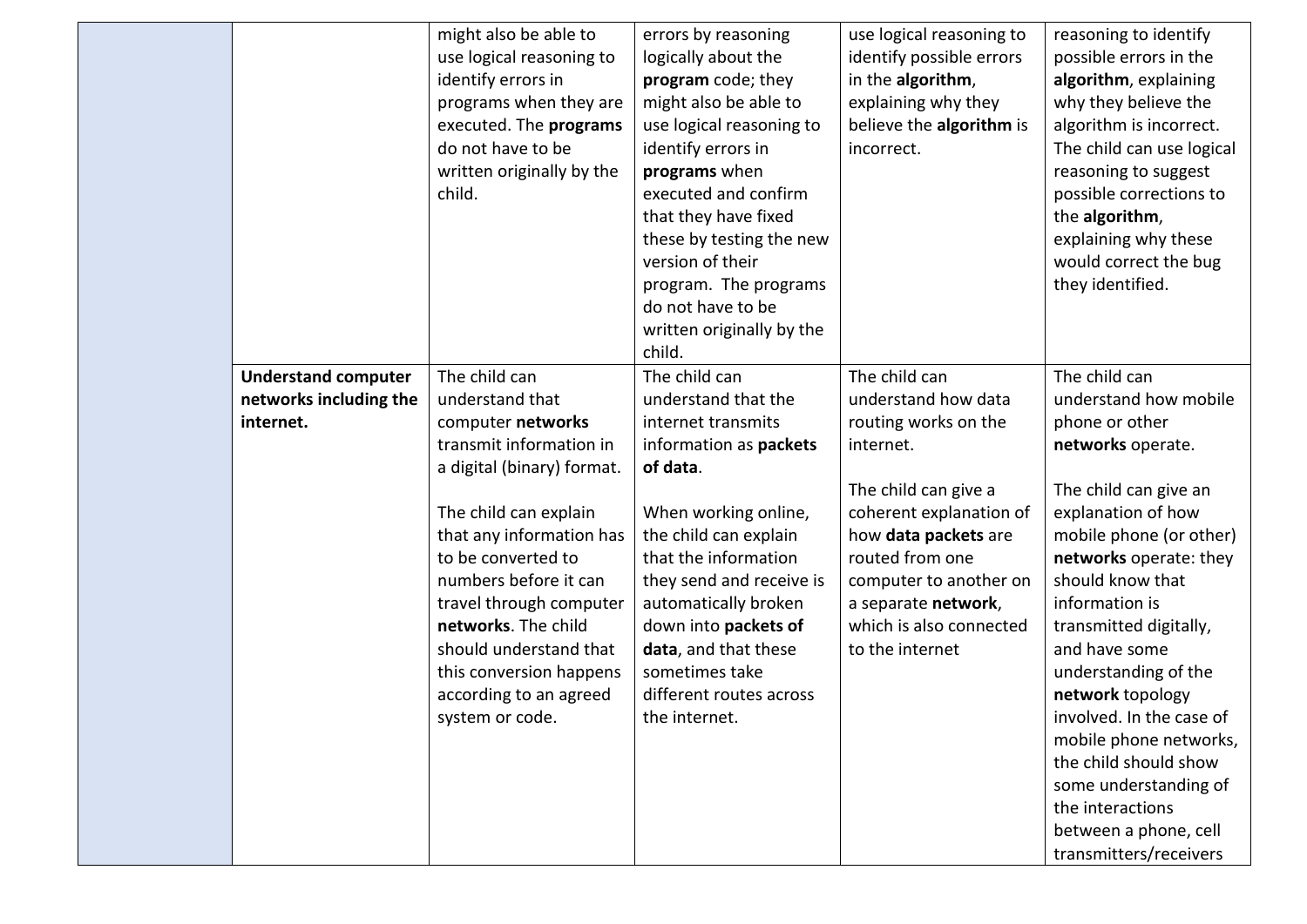|                         |                         |                         |                                | and the network's               |
|-------------------------|-------------------------|-------------------------|--------------------------------|---------------------------------|
|                         |                         |                         |                                | control systems.                |
| <b>Understand how</b>   | The child can           | The child can           | The child can                  | The child can                   |
| networks can provide    | understand that email   | understand how the      | understand how web             | understand how domain           |
| multiple services, such | and videoconferencing   | internet makes the web  | pages are created and          | names are converted             |
| as the world wide       | are made possible       | possible.               | transmitted.                   | into <b>IP</b> addresses on the |
| web.                    | through the internet.   |                         |                                | internet.                       |
|                         |                         | The child can give an   | The child can explain          |                                 |
|                         | The child should know   | explanation of how      | how HTML is used to            | The child can give some         |
|                         | that email messages are | requests for web pages, | create a web page and          | explanation of how a            |
|                         | sent and received       | and the HTML for those  | how it is transmitted as       | domain name is                  |
|                         | through servers         | pages, are transmitted  | packets of digital data        | converted into an IP            |
|                         | connected to the        | via the internet.       | over the internet. The         | address using the               |
|                         | internet. The child     |                         | child should have an           | distributed domain              |
|                         | should know that Skype  |                         | awareness of simple            | name system (DNS)               |
|                         | and other               |                         | HTML tags (such as <h1></h1>   | using something similar         |
|                         | videoconferencing       |                         | and $<$ p $>$ ) for marking up | to a set of phone books.        |
|                         | systems also work       |                         | a web page.                    | The child should show           |
|                         | through the internet,   |                         |                                | an awareness of the             |
|                         | but these services may  |                         |                                | looked-up addresses             |
|                         | be direct, peer-to-peer |                         |                                | (DNS records) being             |
|                         | connections rather than |                         |                                | copied (cached), and            |
|                         | via servers.            |                         |                                | that more local records         |
|                         |                         |                         |                                | are used in preference          |
|                         |                         |                         |                                | to more authoritative           |
|                         |                         |                         |                                | records in most                 |
|                         |                         |                         |                                | circumstances.                  |

| <b>INFORMATION TECHNOLOGY</b> |                         | <b>YEAR 3</b>                 | <b>YEAR 4</b>         | <b>YEAR 5</b>            | <b>YEAR 6</b>             |
|-------------------------------|-------------------------|-------------------------------|-----------------------|--------------------------|---------------------------|
| <b>Creating Content</b>       | Select, use and         | The child can use a           | The child can use and | The child can use and    | The child can select, use |
|                               | combine a variety of    | range of <b>programs</b> on a | combine a range of    | combine a range of       | and combine a range of    |
|                               | software (including     | computer.                     | programs on a         | programs on multiple     | programs on multiple      |
|                               | internet services) on a |                               | computer.             | devices.                 | devices.                  |
|                               | range of digital        | The child can use a           |                       |                          |                           |
|                               | devices.                | range of software on          | The child can use     | The child can use        | The child can choose for  |
|                               |                         | laptop or tablet              | multiple programs on  | multiple digital devices | themselves from a range   |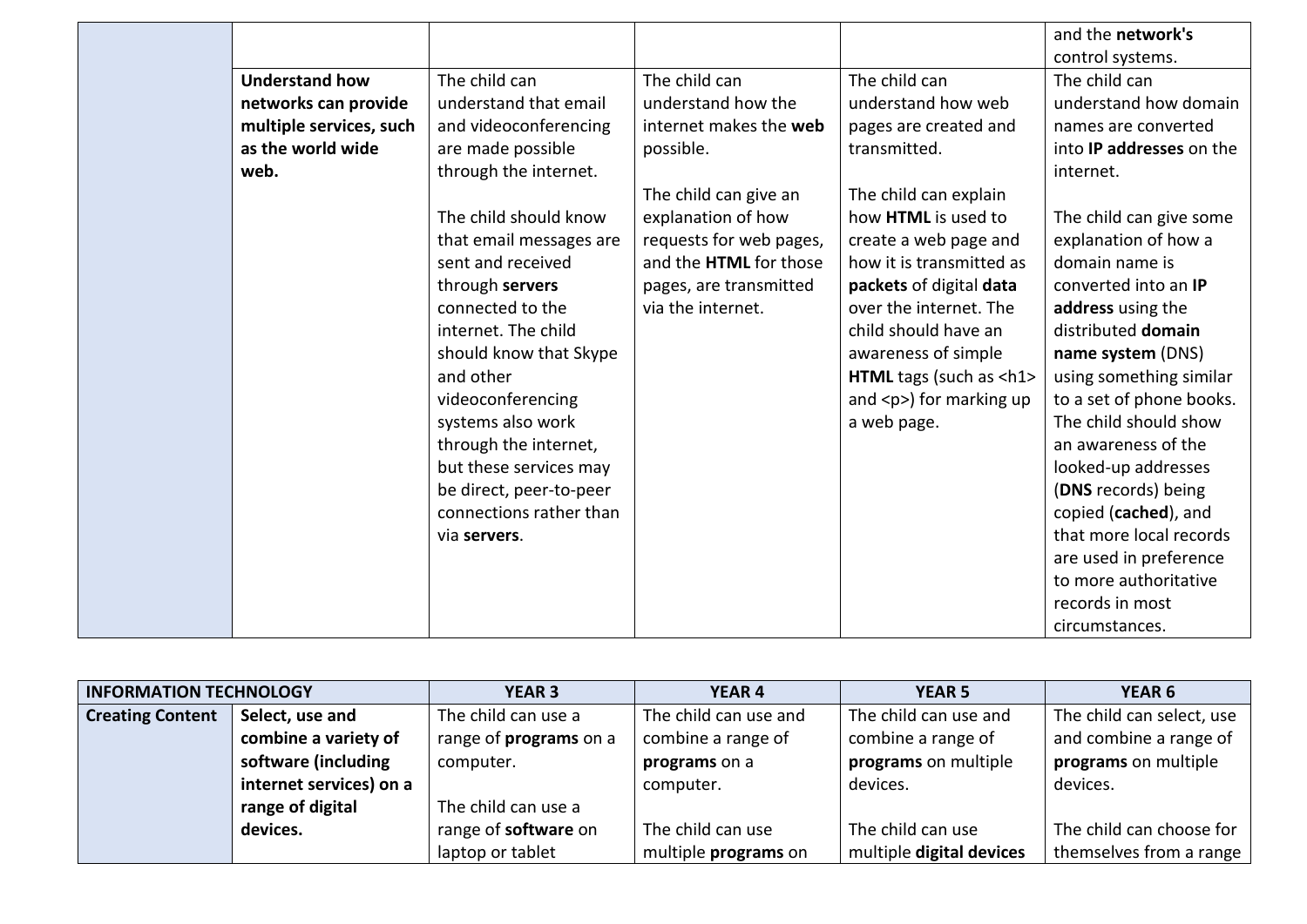|                       | computers with some        | laptop or tablet         | (such as tablets and       | of available programs     |
|-----------------------|----------------------------|--------------------------|----------------------------|---------------------------|
|                       | degree of                  | computers to achieve     | laptops or digital         | on laptops, tablets or    |
|                       | independence. Software     | particular goals. E.g.   | cameras and laptops) to    | cloud-based services to   |
|                       | might include video        | They might record audio  | achieve particular goals.  | achieve particular goals. |
|                       | editing, diagnostic tools, | and then use this as     | The devices might          | E.g. They might choose    |
|                       | email clients,             | samples in a             | include web servers,       | which image editors and   |
|                       | videoconferencing (with    | composition; create      | allowing them to use       | presentation software     |
|                       | the teacher or another     | HTML content in a text   | cloud-based                | to use when making a      |
|                       | adult), survey design      | editor and preview it in | applications. E.g. They    | presentation; which       |
|                       | software, spreadsheets     | a browser; analyse data  | might use local media in   | image and audio editors   |
|                       | and presentation           | in a spreadsheet and     | conjunction with a         | to use when creating      |
|                       | software.                  | then create a            | cloud-based                | media content for an      |
|                       |                            | presentation to show     | programming platform,      | app; which DTP, video     |
|                       |                            | the results of their     | such as Scratch; digital   | editor and website tools  |
|                       |                            | analysis.                | cameras and video          | to use when developing    |
|                       |                            |                          | cameras to capture         | marking materials for an  |
|                       |                            |                          | content to use on an       | app.                      |
|                       |                            |                          | externally hosted          |                           |
|                       |                            |                          | website or blog; a digital |                           |
|                       |                            |                          | camera to take photos      |                           |
|                       |                            |                          | they could import into     |                           |
|                       |                            |                          | 3D design software on a    |                           |
|                       |                            |                          | laptop.                    |                           |
| Design and create a   | The child can design and   | The child can design and | The child can design and   | The child can design and  |
| range of programs,    | create content on a        | create content on a      | create programs on a       | create systems in         |
| systems and content   | computer.                  | computer in response to  | computer in response to    | response to a given goal. |
| that accomplish given |                            | a given goal.            | a given goal.              |                           |
| goals.                | The child can plan and     |                          |                            | The child can plan,       |
|                       | execute a project in       | With a given goal, the   | The child can design a     | design and implement a    |
|                       | which they use software    | child can plan and       | program of their own in    | system with multiple,     |
|                       | on a laptop or tablet to   | execute a project in     | response to a given goal   | interrelated              |
|                       | create digital content     | which they use software  | and write this in a block- | components with a         |
|                       | with some degree of        | on a laptop or tablet to | based language such as     | given goal in mind. E.g.  |
|                       | independence. E.g. They    | create digital content   | Scratch. The program       | They could develop a      |
|                       | could plan and shoot a     | with some degree of      | need not be complex - a    | smartphone app, taking    |
|                       | video, plan and create a   | independence. E.g. They  | simple game or a turtle    | into account input,       |
|                       | presentation on a given    | could plan and compose   | graphics program would     | output and connectivity,  |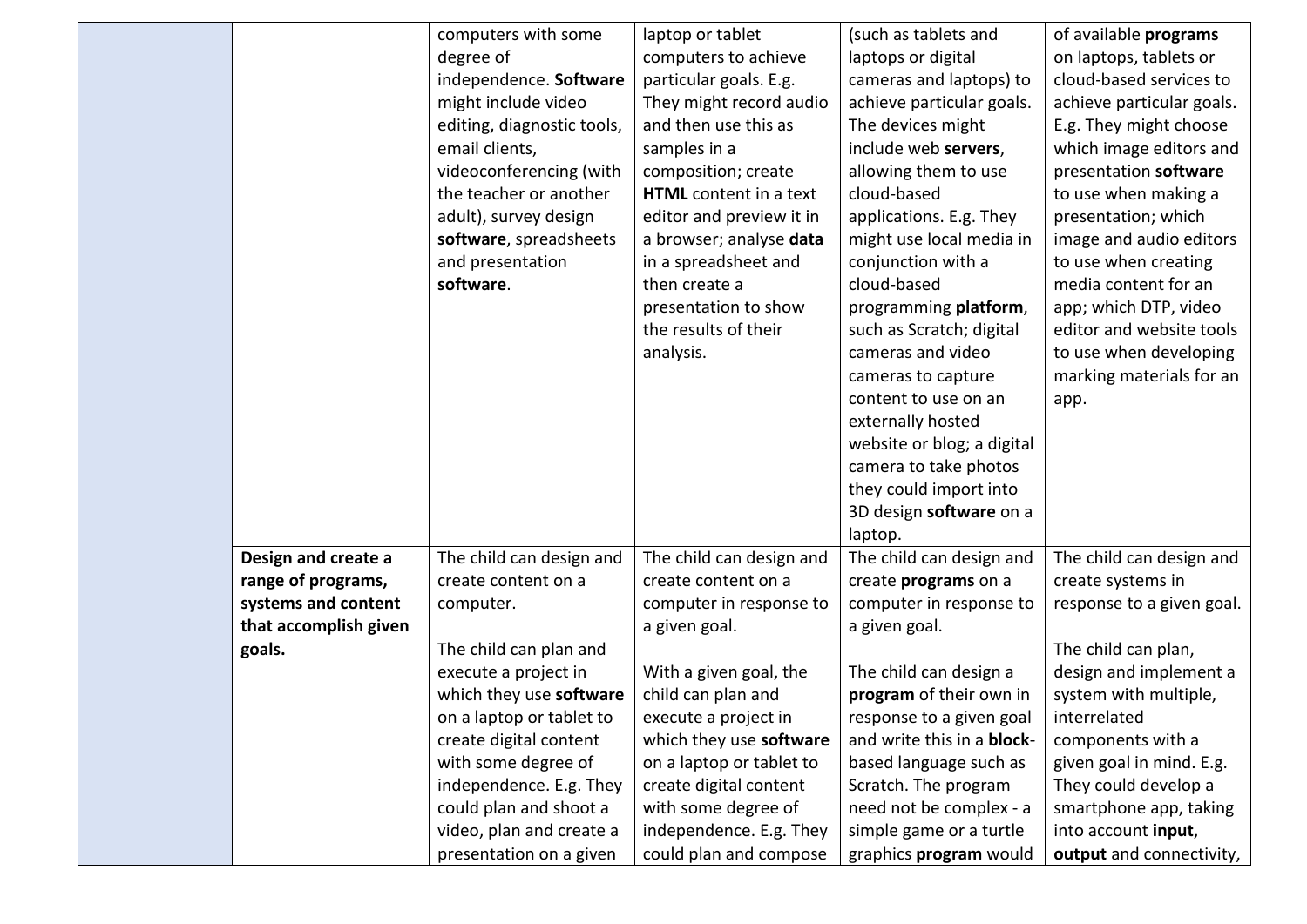|                  |                        | topic or plan and then    | original music using      | suffice, but it should be | the operating system,      |
|------------------|------------------------|---------------------------|---------------------------|---------------------------|----------------------------|
|                  |                        | create an online survey.  | sequencing software;      | accomplished with a       | the algorithms, code       |
|                  |                        |                           | plan and create a web     | degree of independent     | and user interface of      |
|                  |                        |                           | page; plan how they       | working.                  | their own program.         |
|                  |                        |                           | could contribute to a     |                           |                            |
|                  |                        |                           | shared wiki and then do   |                           |                            |
|                  |                        |                           | so; plan and create a     |                           |                            |
|                  |                        |                           | presentation about the    |                           |                            |
|                  |                        |                           | weather. They should      |                           |                            |
|                  |                        |                           | evaluate how effectively  |                           |                            |
|                  |                        |                           | they have met the         |                           |                            |
|                  |                        |                           | requirements of the       |                           |                            |
|                  |                        |                           | original goal.            |                           |                            |
|                  | Collecting, analysing, | The child can collect and | The child can collect and | The child can analyse     | The child can analyse      |
|                  | evaluating and         | present information.      | present data.             | and evaluate              | and evaluate data.         |
|                  | presenting data and    |                           |                           | information.              |                            |
|                  | information.           | The child can use         | The child can use         |                           | The child can evaluate     |
|                  |                        | computers to collect      | computers to collect      | Working with text,        | the quality of numerical   |
|                  |                        | information and present   | numerical data and        | audio, images or video,   | data, deciding the         |
|                  |                        | this to an audience. E.g. | present this to an        | the child can analyse     | extent to which it is      |
|                  |                        | They could shoot and      | audience. E.g. They       | information, perhaps      | affected by systematic     |
|                  |                        | then show a video, read   | could collect and         | summarising this. They    | or random errors. They     |
|                  |                        | and respond to an email   | present data about the    | should evaluate the       | should analyse their       |
|                  |                        | or conduct an online      | weather over a period of  | quality of the            | data, perhaps producing    |
|                  |                        | survey and present the    | time. They should be      | information, looking for  | summary statistics,        |
|                  |                        | results. They should be   | able to do this with a    | bias or questioning       | looking for relationships, |
|                  |                        | able to do this with a    | degree of                 | assumptions that have     | trends and exceptions.     |
|                  |                        | degree of                 | independence.             | been made. E.g. They      | E.g. They could conduct    |
|                  |                        | independence.             |                           | could work with           | market research for a      |
|                  |                        |                           |                           | information on e-safety,  | smartphone app, and        |
|                  |                        |                           |                           | evaluating its quality    | analyse and evaluate the   |
|                  |                        |                           |                           | and providing a clear     | data they obtain.          |
|                  |                        |                           |                           | and coherent summary.     |                            |
| <b>Searching</b> | Use search             | The child can search for  | The child can use a       | The child can use filters | The child can make use     |
|                  | technologies           | information within a      | standard search engine    | to make more effective    | of a range of search       |
|                  | effectively.           | single site.              | to find information.      | use of a standard search  | engines appropriate to     |
|                  |                        |                           |                           | engine.                   |                            |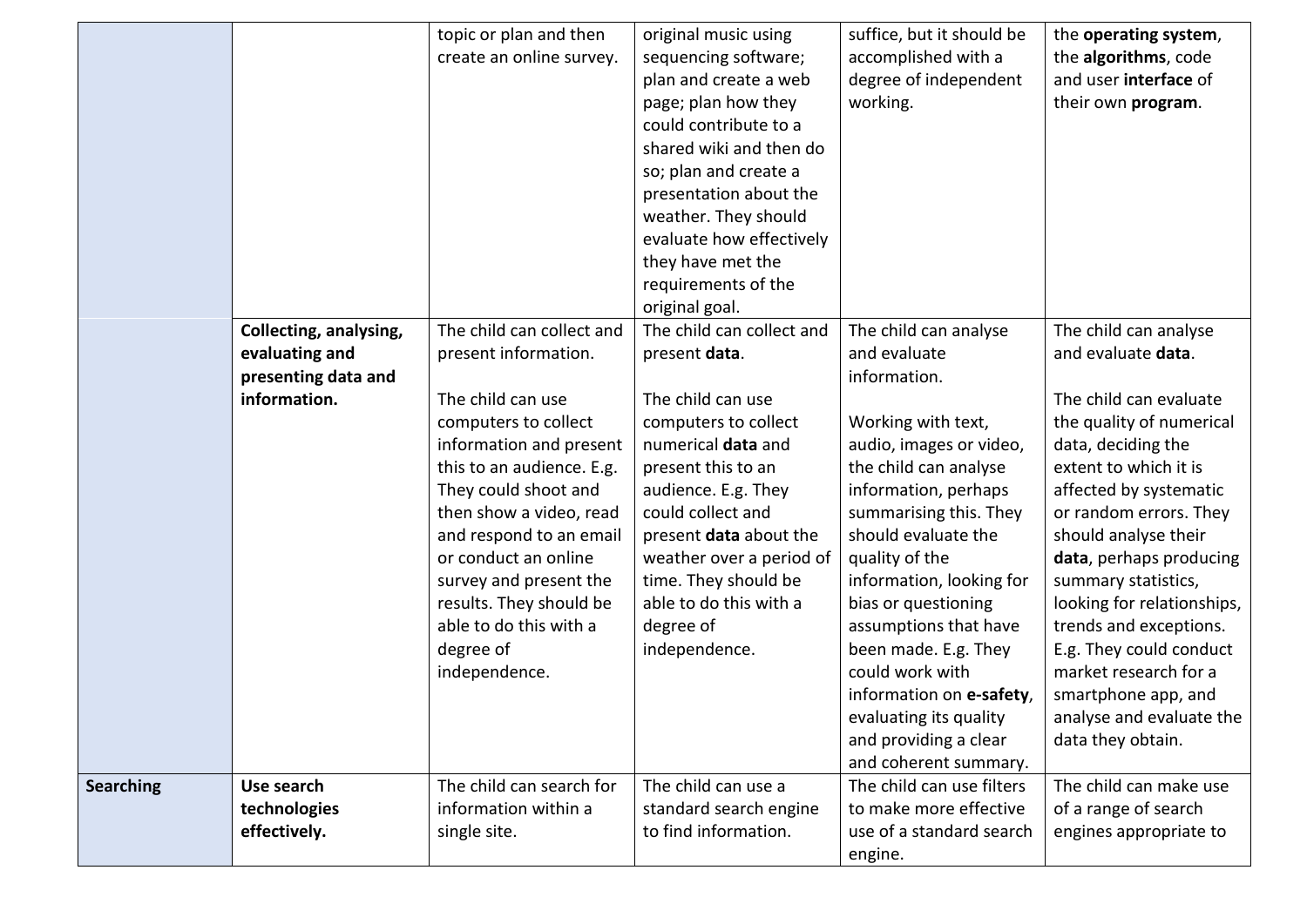|                       | The child can use         | The child can use a       | The child can use a        | finding information that  |
|-----------------------|---------------------------|---------------------------|----------------------------|---------------------------|
|                       | browser-specific tools    | common search engine      | common search engine       | is required.              |
|                       | (e.g. the Find command)   | (such as Google with      | (such as Google with       |                           |
|                       | and site-specific tools   | safe search mode locked   | safe search mode           | The child can show that   |
|                       | (such as the search tools | in place) effectively, to | locked in place)           | they can use effectively  |
|                       | for Wikipedia or          | search for particular     | effectively, to search for | a range of different      |
|                       | YouTube) to locate        | information on the web,   | particular information     | search technologies,      |
|                       | particular information    | such as answers to        | on the web, such as        | including alternatives to |
|                       | on a web page or within   | questions they identify   | answers to questions       | Google (such as Bing or   |
|                       | a website.                | in a research project.    | they identify in a         | Yahoo) and site-specific  |
|                       |                           |                           | research project. They     | search engines (such as   |
|                       |                           |                           | should use built-in        | those for the App Store   |
|                       |                           |                           | search tools to filter     | or Google Play). E.g.     |
|                       |                           |                           | their results, such as by  | They could demonstrate    |
|                       |                           |                           | time, location or reading  | how they would use a      |
|                       |                           |                           | level.                     | range of search engines   |
|                       |                           |                           |                            | when researching          |
|                       |                           |                           |                            | available smartphone      |
|                       |                           |                           |                            | apps for a particular     |
|                       |                           |                           |                            | purpose.                  |
| Appreciate how search | The child can             | The child can             | The child can              | The child can appreciate  |
| results are selected  | understand that search    | understand that search    | understand that search     | that search engines rank  |
| and ranked.           | engines select pages      | engines rank pages        | engines use a cached       | pages based on the        |
|                       | according to keywords     | according to relevance.   | copy of the crawled web    | number and quality of     |
|                       | found in the content.     |                           | to select and rank         | in-bound links.           |
|                       |                           | The child can             | results.                   |                           |
|                       | When using search         | demonstrate their         |                            | The child can             |
|                       | engines, the child should | understanding that        | The child can explain      | demonstrate some          |
|                       | demonstrate their         | search engine results     | how a search engine        | awareness of the Page     |
|                       | understanding that the    | are ranked according to   | creates an index from a    | Rank algorithm,           |
|                       | pages shown include the   | relevance, and that       | cached copy of the web     | explaining that the       |
|                       | keywords they have        | normally the top results  | and uses this to select    | quality of a page is      |
|                       | specified. The child can  | on the first page are     | and rank results. The      | determined largely on     |
|                       | use this knowledge by     | likely to be those most   | child might also show an   | the basis of the number   |
|                       | thinking of good          | relevant to their query.  | awareness of the Page      | and quality of links      |
|                       | keywords appropriate      | If the child is unable to | Rank algorithm in which    | pointing to that page in  |
|                       | for what they are         | find good results on the  | results are ranked         | the engine's cached       |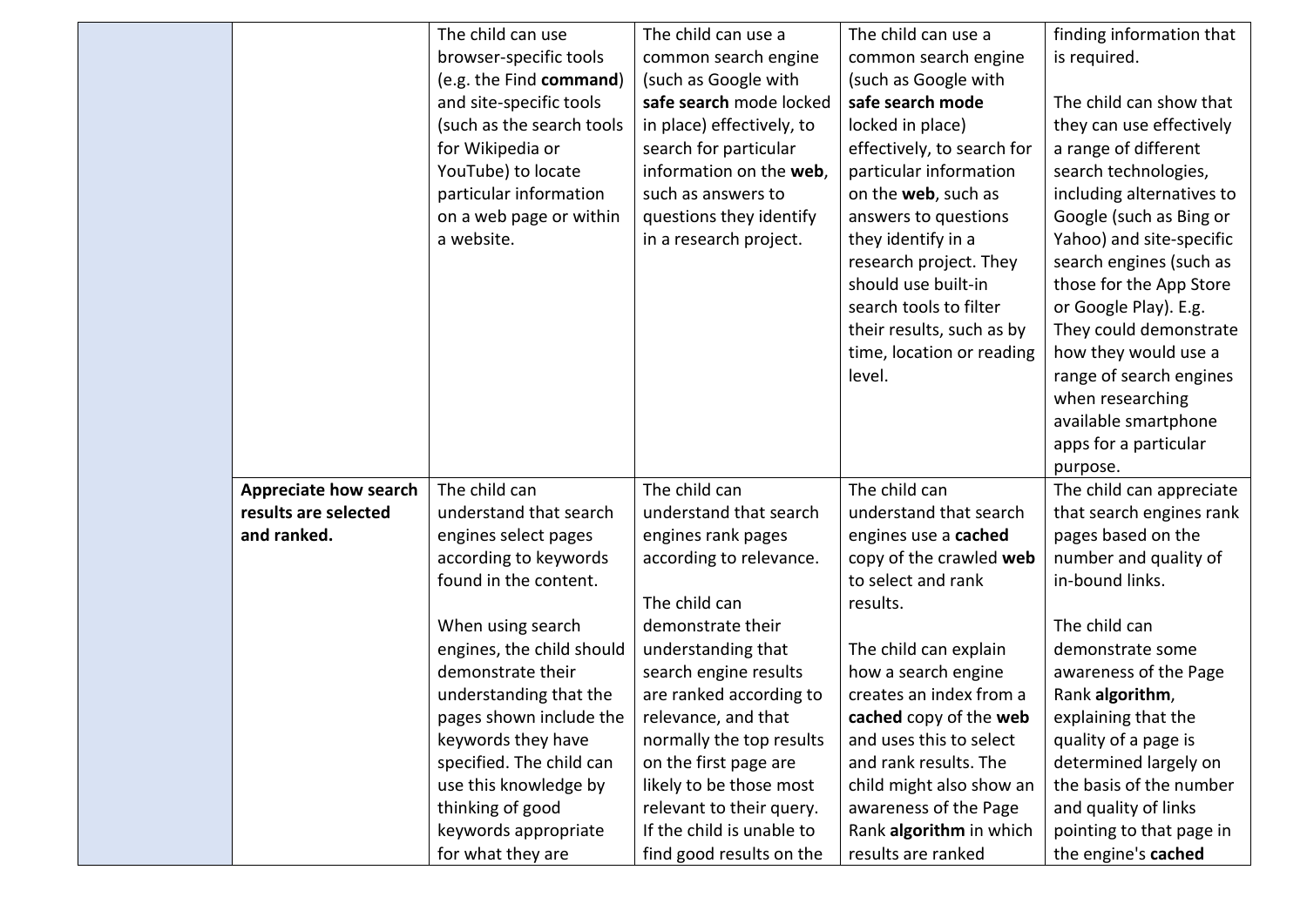|  | searching. | first page, expect them  | according to the number $\parallel$ | copy of the <b>web</b> , and |
|--|------------|--------------------------|-------------------------------------|------------------------------|
|  |            | to reconsider their      | and quality of in-bound             | that quality is itself       |
|  |            | keywords rather than     | links.                              | determined recursively       |
|  |            | looking at further pages |                                     | through Page Rank.           |
|  |            | of results.              |                                     |                              |

| <b>DIGTAL LITERACY</b> |                        | <b>YEAR 3</b>             | <b>YEAR 4</b>           | <b>YEAR 5</b>            | YEAR 6                   |
|------------------------|------------------------|---------------------------|-------------------------|--------------------------|--------------------------|
| E-Safety               | Use technology safely, | The child can use digital | The child can           | The child can            | The child can show that  |
|                        | respectfully and       | technology safely and     | demonstrate that they   | demonstrate that they    | they can think through   |
|                        | responsibly.           | show respect for others   | can act responsibly     | can act responsibly      | the consequences of      |
|                        |                        | when working online.      | when using computers.   | when using the           | their actions when using |
|                        |                        |                           |                         | internet.                | digital technology.      |
|                        |                        | The child should know     | The child can act       |                          |                          |
|                        |                        | that they need to keep    | responsibly when using  | The child can act        | The child can discuss    |
|                        |                        | themselves safe when      | computers. E.g. They    | responsibly when using   | likely and potential     |
|                        |                        | using digital technology. | should act responsibly  | the internet. E.g. They  | consequences of their    |
|                        |                        | E.g. They should show     | when developing         | should act responsibly   | actions when using       |
|                        |                        | respect for others when   | computer games or       | when participating in an | digital technology in a  |
|                        |                        | filming and should not    | prototype products.     | online community, such   | range of contexts.       |
|                        |                        | normally post videos      | They should behave      | as the Scratch           | Contexts might include   |
|                        |                        | online. They should take  | responsibly when using  | community, if permitted  | developing smartphone    |
|                        |                        | care when using the       | sampled music or        | to do so. They should    | apps; using online       |
|                        |                        | <b>Command</b> prompt and | creating a composition. | demonstrate that they    | project management       |
|                        |                        | should treat links and    | They should show        | understand the           | tools; collecting        |
|                        |                        | attachments in emails     | responsibility when     | importance of            | information for market   |
|                        |                        | with caution. If          | creating or remixing    | encrypted (HTTPS)        | research; posting        |
|                        |                        | responding to online      | online content,         | connections when         | original content online. |
|                        |                        | surveys, they should do   | including observing     | browsing the web and     |                          |
|                        |                        | so anonymously,           | copyright and any terms | of using strong          |                          |
|                        |                        | thinking carefully about  | and conditions. They    | passwords to protect     |                          |
|                        |                        | information they give     | should contribute       | their identity online.   |                          |
|                        |                        | out.                      | positively to a shared  | They should act          |                          |
|                        |                        |                           | wiki.                   | responsibly when         |                          |
|                        |                        |                           |                         | creating, editing or     |                          |
|                        |                        |                           |                         | commenting on web        |                          |
|                        |                        |                           |                         | pages or blog posts.     |                          |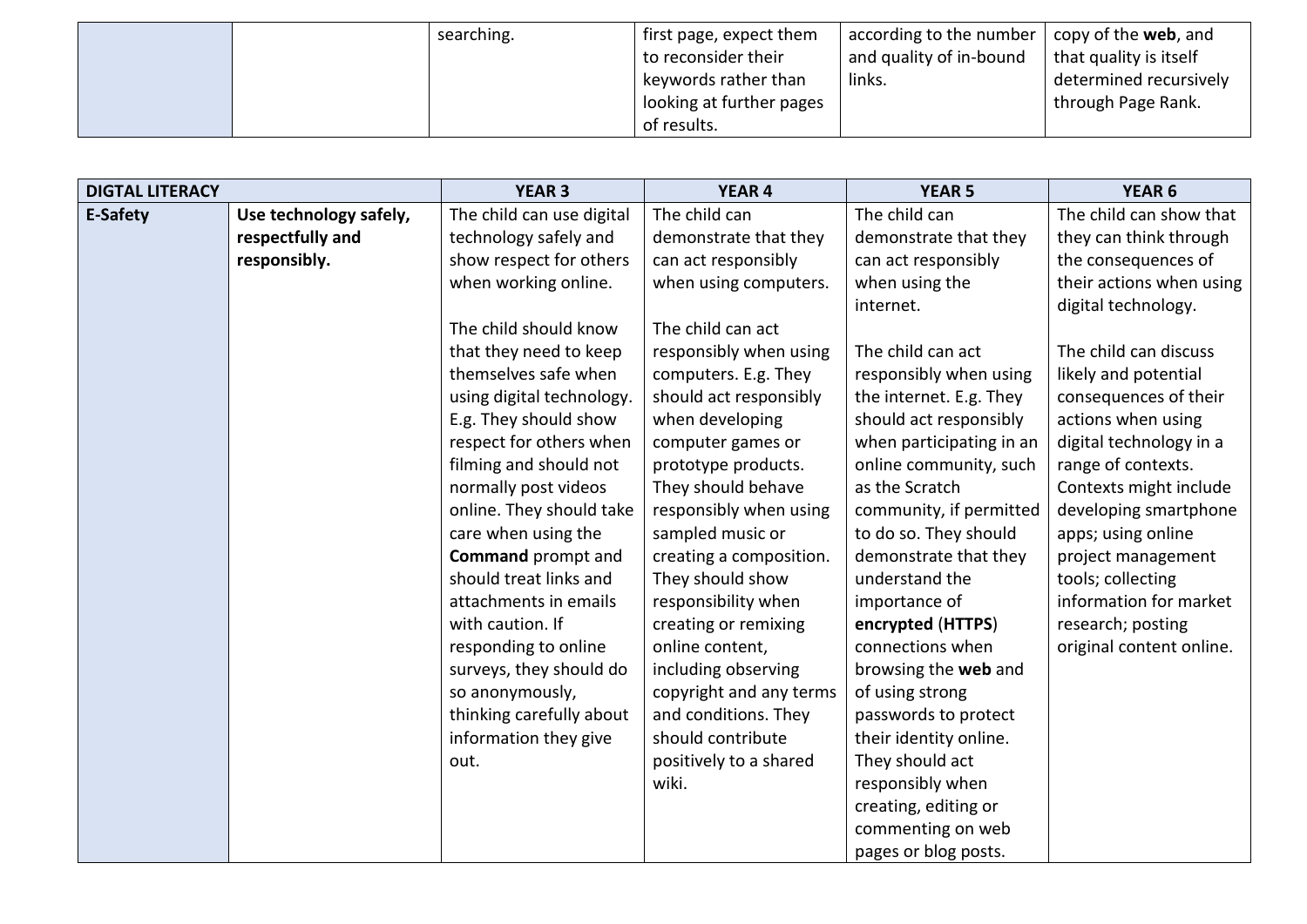| Recognise                | The child can recognise  | The child can             | The child can discuss      | The child can identify     |
|--------------------------|--------------------------|---------------------------|----------------------------|----------------------------|
| acceptable/unacceptable  | unacceptable behaviour   | understand the            | the consequences of        | principles underpinning    |
| behaviour.               | when using digital       | difference between        | particular behaviours      | acceptable use of digital  |
|                          | technology.              | acceptable and            | when using digital         | technologies.              |
|                          |                          | unacceptable              | technology.                |                            |
|                          | The child can identify   | behaviours when using     |                            | The child can identify     |
|                          | what would be            | digital technology.       | The child can discuss      | some principles            |
|                          | unacceptable or          |                           | the likely or possible     | underpinning               |
|                          | inappropriate behaviour  | The child can discuss     | consequences of            | acceptable behaviour       |
|                          | when using digital       | the difference between    | particular behaviours      | when using                 |
|                          | technology in a range of | acceptable and            | when using digital         | technologies in a range    |
|                          | contexts. E.g. They      | unacceptable              | technology in a range of   | of contexts. Contexts      |
|                          | should know what         | behaviours when using     | contexts. Contexts         | could include              |
|                          | would be unacceptable    | digital technology in a   | could include the          | smartphone or tablet       |
|                          | when using online        | range of contexts.        | Scratch website, or        | use; the use of online     |
|                          | communities, such as     | Contexts could include    | other online               | project management         |
|                          | the Scratch website, or  | the Scratch website, or   | communities; using         | tools; online surveys      |
|                          | when shooting or         | other online              | cryptography and           | and recording of           |
|                          | publishing video. They   | communities; the use of   | passwords; creating        | interviews; creating and   |
|                          | should know what         | others' original content, | websites or writing blog   | sharing digital content.   |
|                          | would be unacceptable    | such as music samples     | posts.                     |                            |
|                          | use of the Command       | or web pages; wikis,      |                            |                            |
|                          | prompt, email or online  | including Wikipedia.      |                            |                            |
|                          | survey tools.            |                           |                            |                            |
| Know a range of ways to  | Know who to talk to      | Know who to talk to       | Know how to report         | Know a range of ways       |
| report concerns and      | about concerns and       | about concerns and        | concerns and               | to report concerns and     |
| inappropriate behaviour. | inappropriate behaviour  | inappropriate behaviour   | inappropriate behaviour    | inappropriate behaviour    |
|                          | in school.               | at home or in school.     | in a range of contexts.    | in a variety of contexts.  |
|                          |                          |                           |                            |                            |
|                          | Pupils should know to    | Pupils should know to     | Pupils should know how     | Pupils should know how     |
|                          | report inappropriate     | report inappropriate      | to report inappropriate    | to report inappropriate    |
|                          | behaviour when using     | behaviour when using      | behaviour when using       | behaviour when using       |
|                          | technology in school to  | technology in school to   | technology in school:      | technology in school:      |
|                          | their teacher, the       | their teacher, the        | preferably this will be to | preferably this will be to |
|                          | network manager or       | network manager or        | their teacher, the         | their teacher, the         |
|                          | another trusted adult,   | another trusted adult,    | network manager or         | network manager or         |
|                          | and that they can        | and that they can         | another trusted adult.     | another trusted adult.     |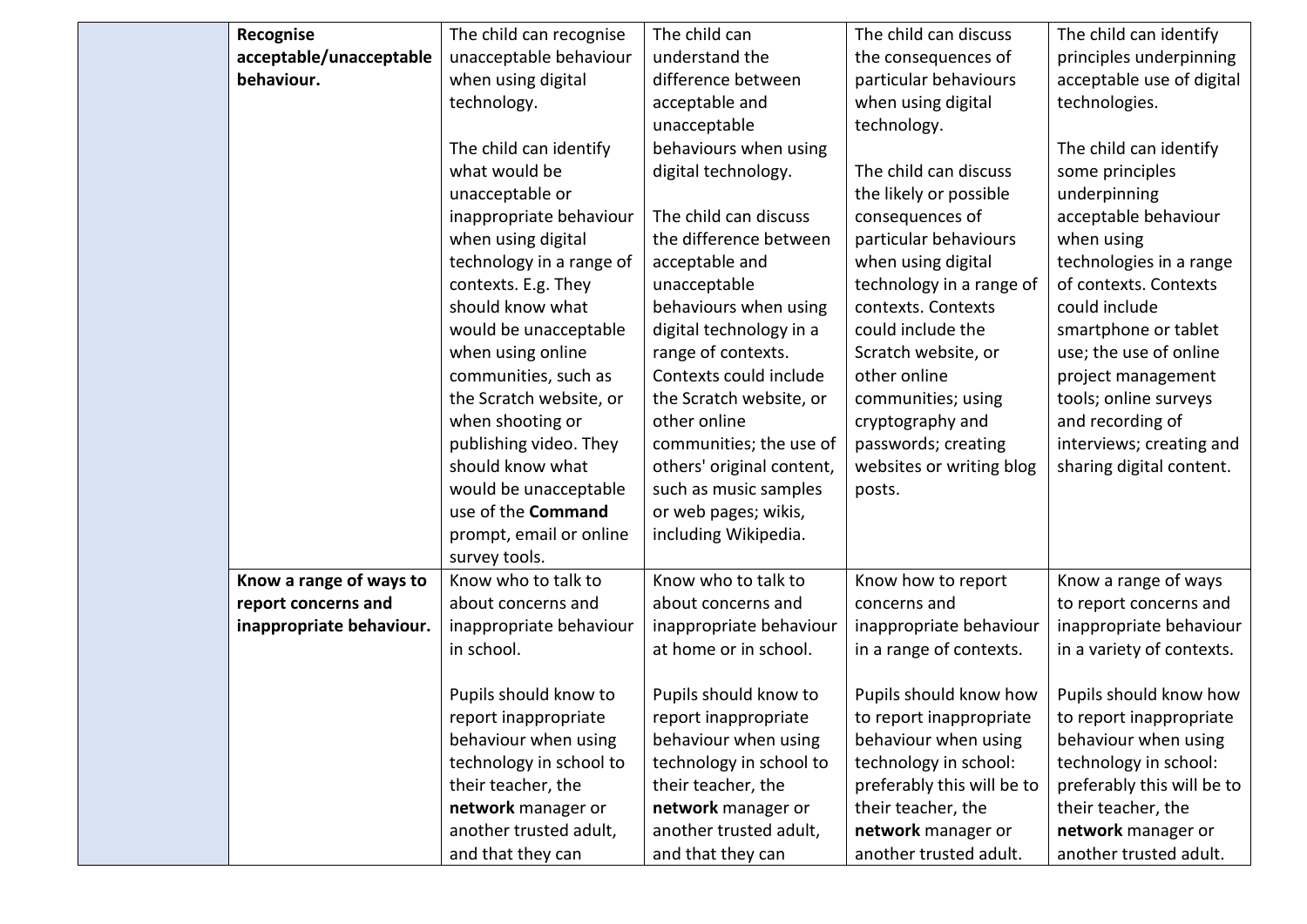|                    | discuss any concerns     | discuss any concerns      | They should know how      | They should know how      |
|--------------------|--------------------------|---------------------------|---------------------------|---------------------------|
|                    | they have with their     | they have with their      | to report any concerns    | to report any concerns    |
|                    | teacher or other trusted | teacher or other trusted  | over inappropriate        | over, or inappropriate    |
|                    | adults in school.        | adults in school. They    | behaviour with digital    | behaviour with, digital   |
|                    |                          | should also know that     | technology at home.       | technology at home.       |
|                    |                          | any concerns over, or     | Preferably this would be  | Preferably this would be  |
|                    |                          | inappropriate behaviour   | through discussion with   | through discussion with   |
|                    |                          | with, digital technology  | their parents, with you   | their parents, with you   |
|                    |                          | at home can be            | or with another trusted   | or with another trusted   |
|                    |                          | discussed with their      | adult. Pupils should also | adult. Pupils should also |
|                    |                          | parents, with you or      | know how to report        | know how to report        |
|                    |                          | with another trusted      | inappropriate behaviour   | inappropriate behaviour   |
|                    |                          | adult.                    | to those running          | to those running          |
|                    |                          |                           | websites which they       | websites which they       |
|                    |                          |                           | regularly use, and to     | regularly use, and to     |
|                    |                          |                           | ChildLine, CEOP or to     | ChildLine, CEOP or the    |
|                    |                          |                           | the police.               | police. Pupils should     |
|                    |                          |                           |                           | know that illegal         |
|                    |                          |                           |                           | content or activities can |
|                    |                          |                           |                           | be reported to CEOP or    |
|                    |                          |                           |                           | the police.               |
| Be discerning in   | The child can decide     | The child can decide      | The child can decide      | The child can form an     |
| evaluating digital | whether a web page is    | whether digital content   | whether digital content   | opinion about the         |
| content.           | relevant for a given     | is relevant for a given   | is reliable and unbiased. | effectiveness of digital  |
|                    | purpose or question.     | purpose or question.      |                           | content.                  |
|                    |                          |                           | The child can discuss     |                           |
|                    | The child can form a     | The child can form a      | whether particular        | Taking into account the   |
|                    | judgement about          | judgement about           | content (such as a web    | intended audience and     |
|                    | whether a web page is    | whether a web page,       | page, other children's    | purpose of the content,   |
|                    | appropriate for finding  | such as a Wikipedia       | pages or blog posts) is   | the child can form a      |
|                    | out the answer to a      | article, or other digital | reliable and whether it   | judgement as to, and      |
|                    | question they have or    | content is appropriate    | has been written from a   | provide reasons for, the  |
|                    | for a given purpose.     | for finding out the       | neutral point of view.    | extent to which they      |
|                    |                          | answer to a question      | They should be able to    | consider digital content  |
|                    |                          | they have or for a given  | spot some examples of     | to be effective. The      |
|                    |                          | purpose.                  | bias in digital content.  | content might be an       |
|                    |                          |                           |                           | app, media resources or   |